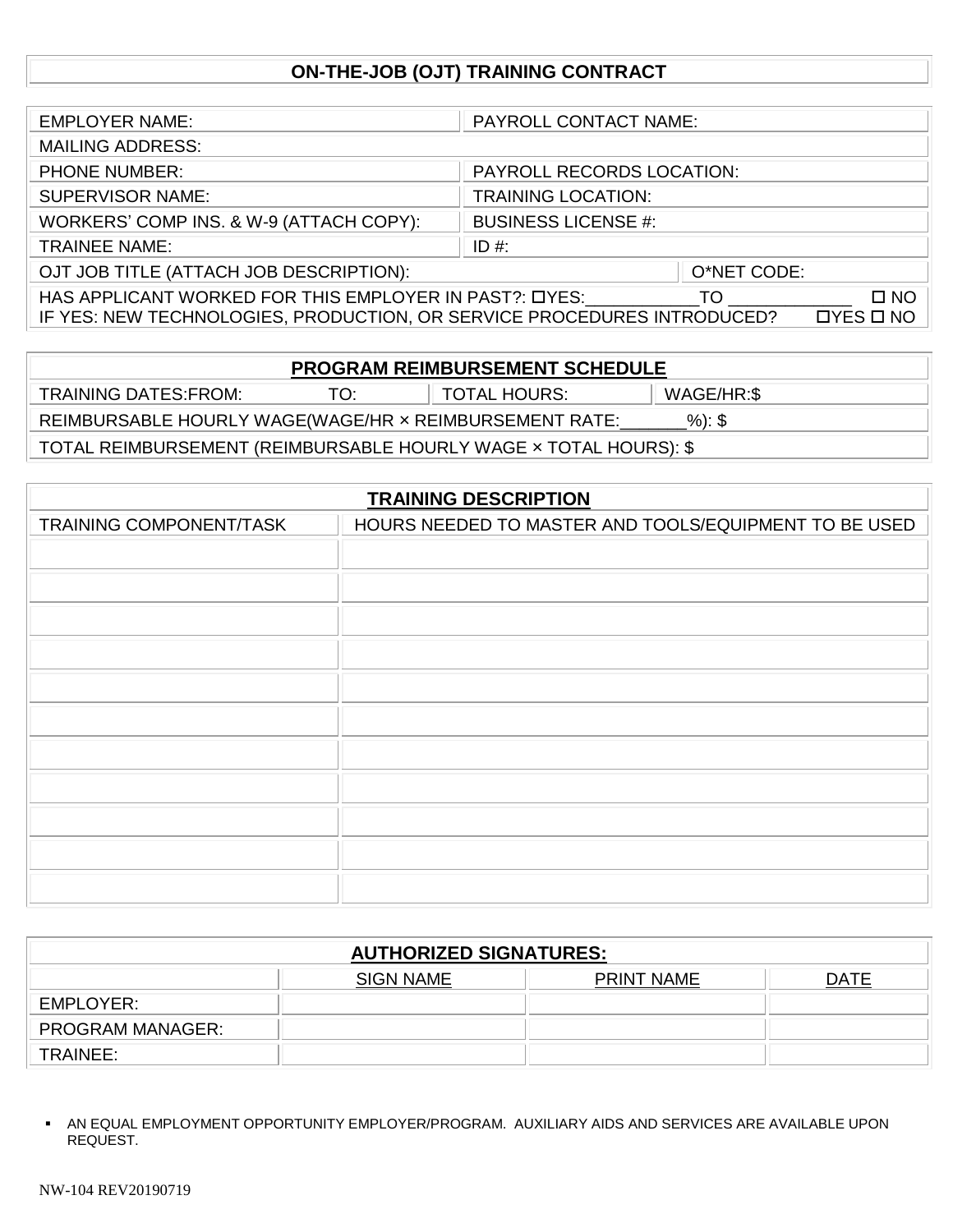#### **CONTRACT TERMS, CONDITIONS, GENERAL PROVISIONS & ASSURANCES**

EMPLOYER and PROGRAM PROVIDER, hereinafter referred to as PROGRAM, do hereby jointly agree to the following terms and conditions of this contract:

1. **AUTHORIZATION:** The signatures of the Program Manager, Employer, and Trainee are required on this contract prior to the start of training. The Program Central Office reserves the right to terminate the contract after the start of training for reasons which include, but are not limited to: lack of funding, breach of Program rules and regulations and/or other contract errors and omissions.

## **2. PAYMENTS:**

- a. Employer must submit invoices on the On-the-Job Training Time Sheet Form (NW-28), or a pre-approved equivalent. Reimbursement to the Employer is contingent upon timely submission of invoices within ten calendar days after the pay date.
- b. Payment shall be based on the total number of reimbursable hours times the reimbursable hourly wage or the negotiated amount of the trainee's gross wages for the trainee. In no event shall total payment exceed the contract amount nor shall payments for the trainee exceed the reimbursable hourly rate, said amount specified elsewhere in this contract.
- c. Notwithstanding the provisions of clause 2 (a), no payment shall be made for days for which wages were paid if these days occurred during a period of work stoppage at plants or work sites of an Employer, when such plants or worksites constitute training locations in this contract.
- 3. **TRAINEE WAGES:** Hourly wages paid to Trainee by Employer shall be not less than the contract wage at any time. The Program is not responsible for nor will the Program reimburse the Employer for any costs, wages, payments, commissions, overtime, holiday, vacation, and/or sick pay which the Employer and Trainee have negotiated apart from this contract. Employer will be reimbursed for actual hours worked/trained not to exceed 40 hours per week.
- 4. **GOVERNMENT'S OBLIGATION:** It is hereby understood and mutually agreed that the State of Nevada and Nevadaworks are not a party hereto and that no legal liability on the part of the State of Nevada and Nevadaworks are inferred or implied under the terms and conditions of this contract. Any liabilities, legal actions or disputes as may arise under the contract are between the parties hereto and will be settled in accordance with the uniform commercial code of the State of Nevada or such other manner as provided by Nevada State and local laws for settlement of such contractual matters.

## 5. **EMPLOYER'S OBLIGATION:**

- a. The Employer must have a trainer or supervisor present during OJT.
- b. The Employer will make a good faith effort to insure the Trainee is transitioned into a regular job on the Employer's workforce upon completion of this contract, at a compensation rate at a minimum equal to the contracted hourly wage. Retention of trainee will be subject to the employer's right to terminate the trainee for normal business or personnel reasons.
- c. The Employer will assure no employed worker has been or shall be displaced by any Trainee. This includes partial displacement such as reduction in the hours of non-overtime work, wages, or employment benefits; such occurrence shall cause forfeiture of all outstanding contract reimbursement and contract shall terminate and be of no further force or effect.
- d. In the event the Employer or Trainee terminates the contract, it is the responsibility of the Employer to notify the Program Manager within 24 hours.
- 6. **AUTOMATIC TERMINATION DUE TO LACK OF FUNDS:** In the event that the Program fails to receive funds in whole or in part to implement this contract or in the event such funds are withdrawn or canceled, then this contract shall automatically terminate and be of no further force or effect.
- 7. **DAILY ATTENDANCE RECORDS:** The Employer shall maintain accurate daily attendance records showing hours worked and payroll records showing wages paid. Employer is required to submit said record(s) with invoice(s). These records must be maintained in the employer's file for a period of six years after the ending date of the contract.
- 8. **FRINGE BENEFITS:** It is understood that the Trainee in this On-the-Job Training (OJT) agreement shall be assured the Employer will provide workers' compensation benefits at the same level and the same extent as other employees of the Employer and as required by Nevada State law. Where the Employer's other employees similarly engaged are not covered by an applicable Workers' Compensation policy, the Employer will provide the Trainee with workers' compensation insurance or coverage under a medical and accident insurance policy for injury or diseases resulting from participation in this OJT agreement. The Employer will assure the Trainee of unemployment insurance and other benefits to the same extent as other employees similarly employed and as required by Nevada State law.